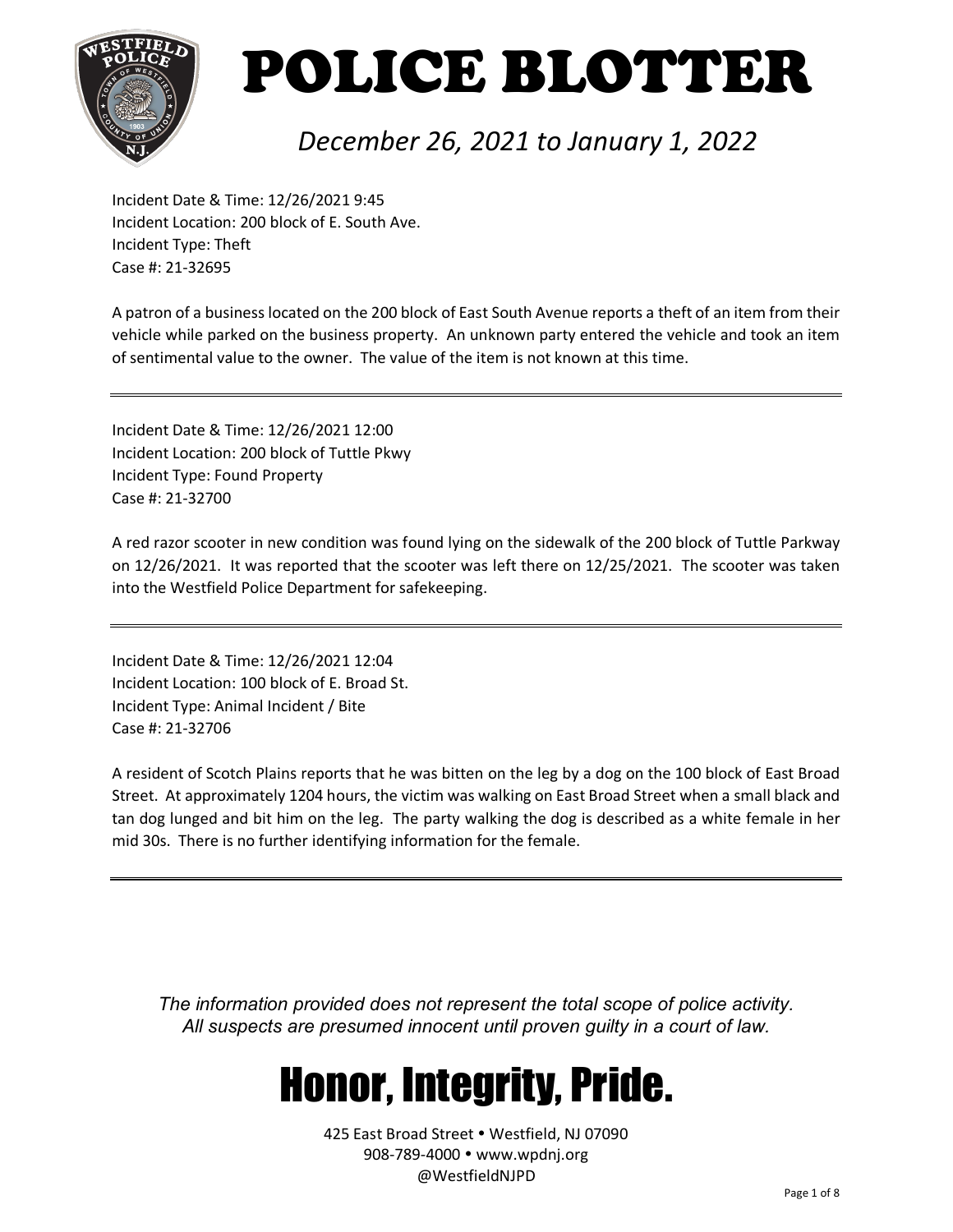

#### *December 26, 2021 to January 1, 2022*

Incident Date & Time: 12/27/2021 1:23 Incident Location: 200 block of Golf Edge Incident Type: Motor Vehicle - Burglary - Attempted, Motor Vehicle - Theft - Attempted Case #: 21-32766

A resident reported that a vehicle stopped in front of his residence, a suspect exited a vehicle and attempted to make entry into his parked vehicles. The victim's vehicles were both locked at the time of the incident. The vehicle was later observed by a Westfield Police Officer and a short pursuit was initiated and terminated after the vehicle was traveling at a high rate of speed.

Incident Date & Time: 12/27/2021 2:50 Incident Location: Michael Dr. Incident Type: Motor Vehicle - Burglary Case #: 21-32773

During the course of an investigation and canvass of the area due to an attempted motor vehicle burglary / theft (21-32766), Westfield Police notified a resident that his vehicle was burglarized. The resident reported nothing was missing but items were moved around the interior of the vehicle.

Incident Date & Time: 12/27/2021 2:51 Incident Location: Michael Dr. Incident Type: Motor Vehicle - Burglary Case #: 21-32774

During the course of an investigation and canvass of the area due to an attempted motor vehicle burglary / theft (21-32766), Westfield Police notified a resident that their vehicle was burglarized. Stolen from the vehicle was a wallet and various credit cards.

*The information provided does not represent the total scope of police activity. All suspects are presumed innocent until proven guilty in a court of law.*

### Honor, Integrity, Pride.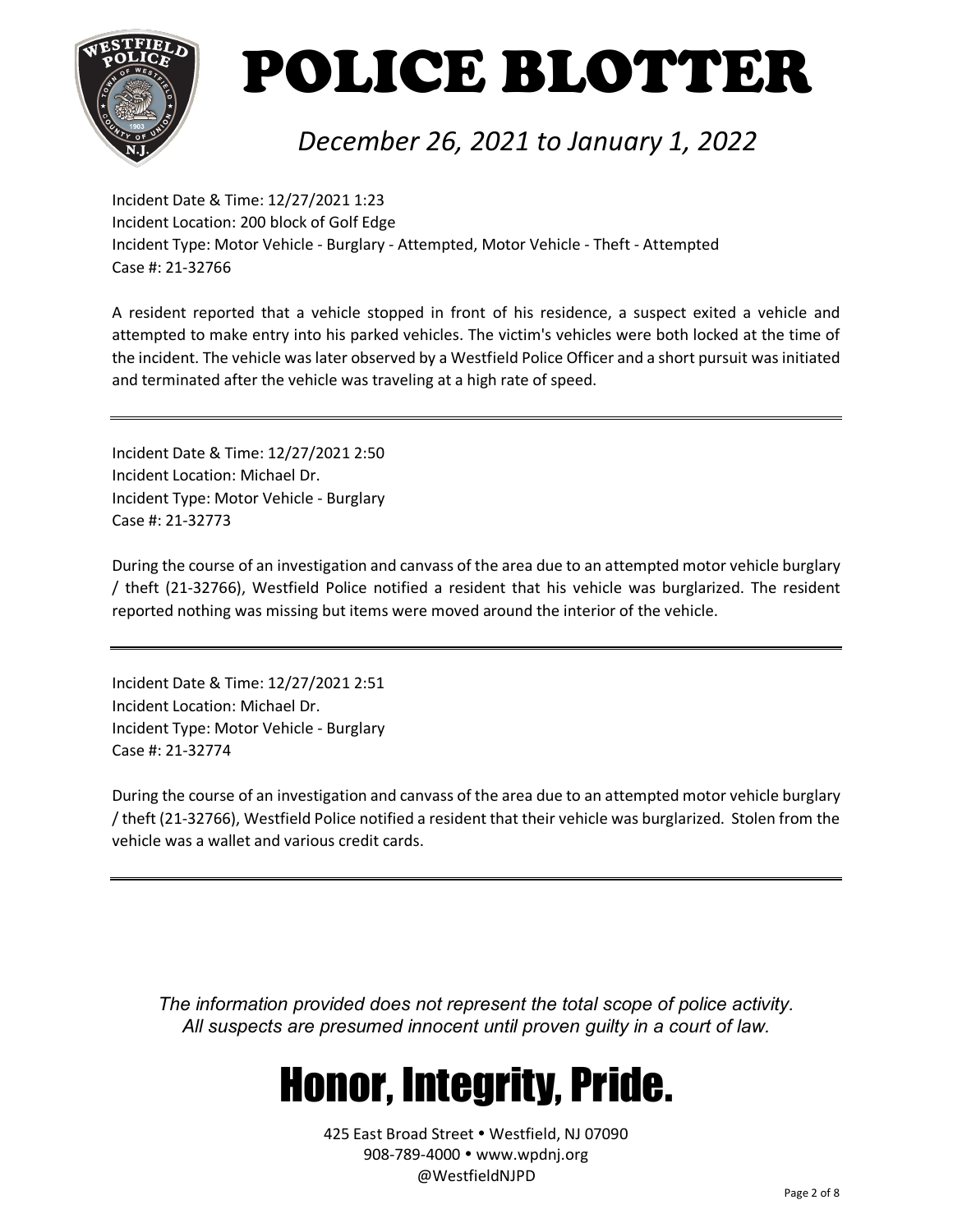

#### *December 26, 2021 to January 1, 2022*

Incident Date & Time: 12/27/2021 3:00 Incident Location: Sandra Cir. Incident Type: Motor Vehicle - Burglary Case #: 21-32775

During the course of an investigation and canvass of the area due to an attempted motor vehicle burglary / theft (21-32766), Westfield Police notified a resident that their vehicle was burglarized. The resident reported nothing was missing but items were moved around the interior of the vehicle.

Incident Date & Time: 12/27/2021 3:00 Incident Location: Sandra Cir. Incident Type: Motor Vehicle - Burglary - Attempted Case #: 21-32875

A resident reported that video surveillance captured a suspect attempting to gain entry into a motor vehicle parked on the Sandra Circle by pulling on the door handles. The attempt was unsuccessful and the suspect entered what appeared to be a dark colored 4-door vehicle and left the area.

Incident Date & Time: 12/27/2021 15:55 Incident Location: 400 block of W. South Ave. Incident Type: Found Property Case #: 21-32796

A blue "Giant" mountain bicycle was found in the bushes of a business located on the 400 block of West South Avenue on 12/27/2021. The bicycle is in poor condition with no identifiers found on it for owner information. The bicycle was taken to the Westfield Police Department for safekeeping.

*The information provided does not represent the total scope of police activity. All suspects are presumed innocent until proven guilty in a court of law.*

### Honor, Integrity, Pride.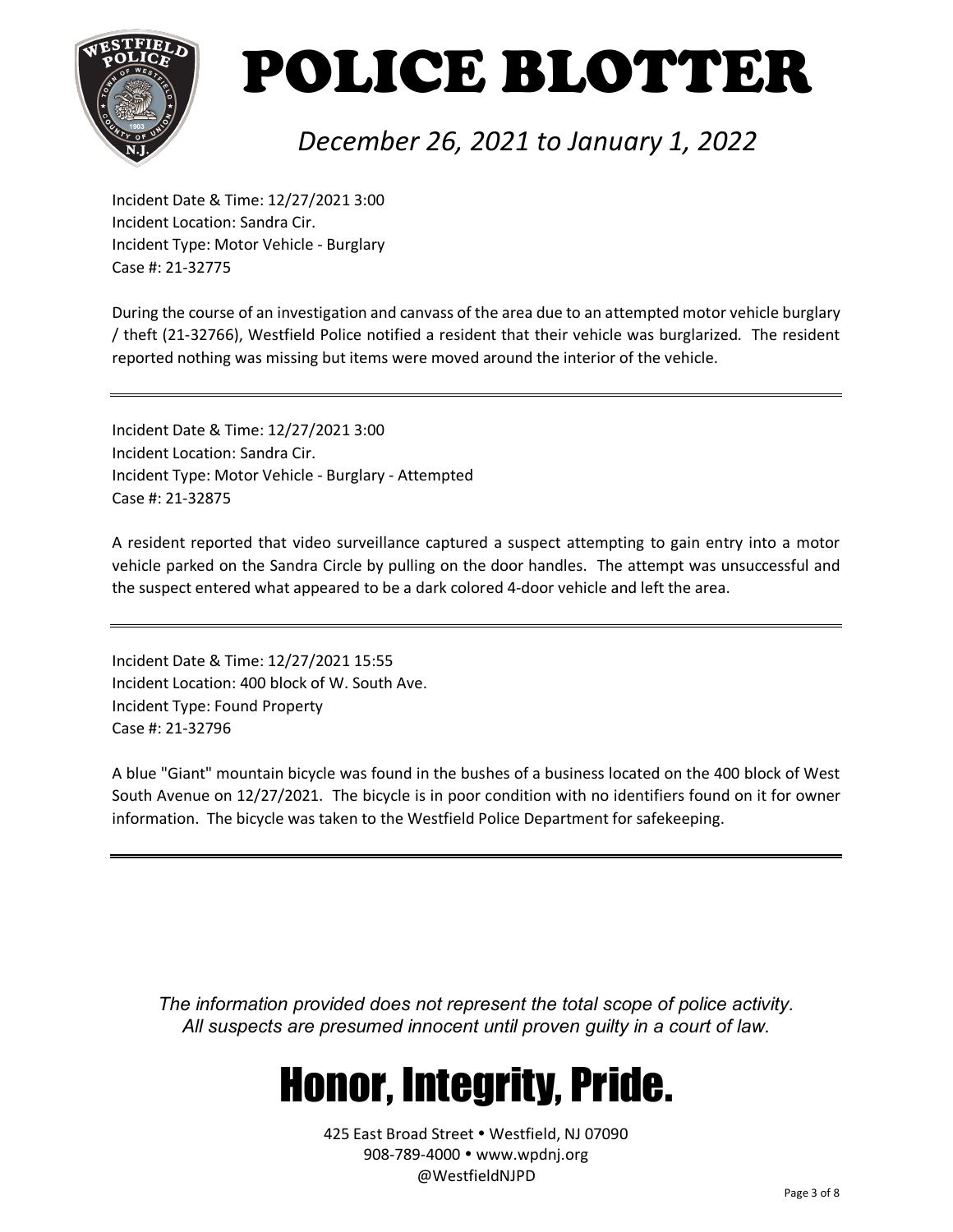

#### *December 26, 2021 to January 1, 2022*

Incident Date & Time: 12/28/2021 2:24 Incident Location: 500 block of West South Avenue Incident Type: Motor Vehicle - Burglary, Theft Case #: 21-32883

A resident reports that during the early morning hours an unknown suspect made entry into his vehicle and took approximately \$1400.00 worth of items from it. The vehicle was parked in a parking deck near the resident's apartment complex. The items stolen include a green Titleist golf bag which contained a set of Titleist golf clubs, a Nikon Rangefinder and a pair of gray Footjoy golf shoes.

Incident Date & Time: 12/28/2021 12:09 Incident Location: 100 block of Quimby St. Incident Type: DWI Case #: 21-32897 Arrestee: Joan Affleck, 62, Westfield

On 12/28/2021 at approximately 1209 hours, Joan Affleck, age 62 of Westfield was placed under arrest for Driving While Intoxicated on the 100 block of Quimby St.

Incident Date & Time: 12/28/2021 15:30 Incident Location: 600 block of E. Broad St. Incident Type: Theft Case #: 21-32917

A resident of the 600 block of East Broad Street reports that on 12/28/2021 at approximately 1330 hours a delivery was made to their residence. When the package was checked approximately an hour later, the items that the box contained were missing. A separate package located in the resident's rear yard was also opened with the item it held also taken. The items stolen are described as two (2) tweed jackets and one (1) compost scoop. The total value of items taken is \$315.00.

*The information provided does not represent the total scope of police activity. All suspects are presumed innocent until proven guilty in a court of law.*

### Honor, Integrity, Pride.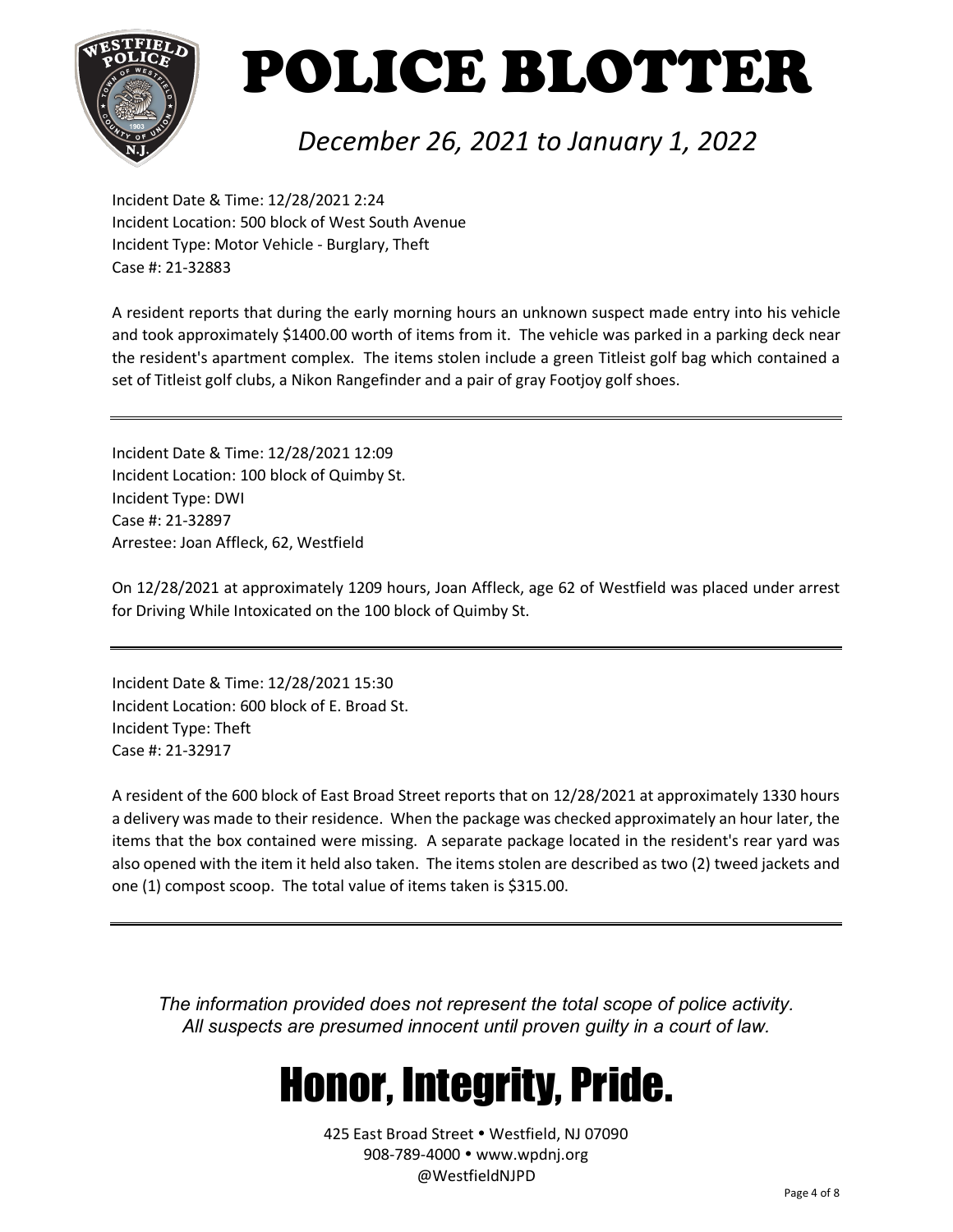

#### *December 26, 2021 to January 1, 2022*

Incident Date & Time: 12/29/2021 16:12 Incident Location: 100 block of Hawthorne Dr. Incident Type: Fraud Case #: 21-33044

A resident of the 100 block of Hawthorne Drive reported he received a text message from an unknown actor regarding his credit card and a purchase for \$249.00. He was asked to reply to the text message as to whether he made that purchase. An additional text message was sent stating a fraud specialist would be contacting him. The unknown actor confirmed actual purchases made by the resident and asked the resident to confirm a code. By taking such action, the actor was able to gain access to his bank account. The unknown actor withdrew \$2,500.00 and \$2,499.99 through a cash application.

Incident Date & Time: 12/29/2021 21:37 Incident Location: 1000 block of W. North Ave. Incident Type: Fraud Case #: 21-33073

A resident of the 1000 block of West North Avenue reports that an unknown actor(s) hacked one of her social media accounts. The unknown actor(s) stated that if she provided information regarding a cash application she uses and sent \$100.00, the person would unhack her. The unknown actor(s) used a fake social media account. At this time, the resident did not suffer any monetary loss.

Incident Date & Time: 12/30/2021 13:21 Incident Location: 500 block of Edgar Rd. Incident Type: Fraud, Identity Theft Case #: 21-33140

A resident of the 500 block of Edgar Road reports being a victim of a fraud and identity theft from their bank account at Wells Fargo. Unknown actors took a total \$24,920.00 from various accounts.

*The information provided does not represent the total scope of police activity. All suspects are presumed innocent until proven guilty in a court of law.*

### Honor, Integrity, Pride.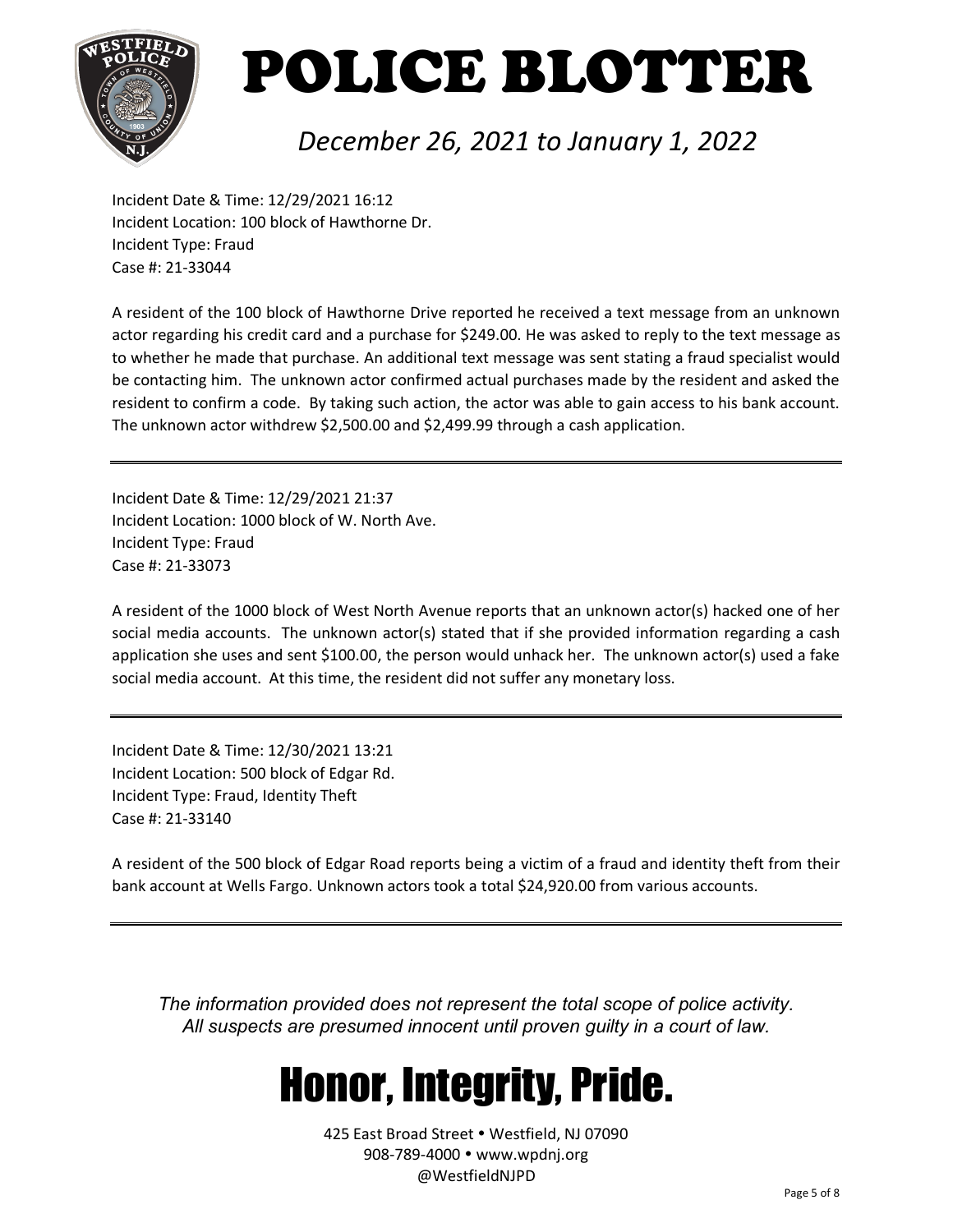

#### *December 26, 2021 to January 1, 2022*

Incident Date & Time: 12/30/2021 17:23 Incident Location: Fairfield Cir. & Washington St. Incident Type: CDS Case #: 21-33166 Arrestee: Jack Poffenberger, 56, Rahway

Jack Poffenberger, age 56, of Rahway was placed under arrest for Possession of CDS (Crack Cocaine) and Possession of Drug Paraphernalia pursuant to a motor vehicle stop in the area of Fairfield Circle and Washington Street. Poffenberger was transported to Westfield Police Department Headquarters where he was processed and released.

Incident Date & Time: 12/31/2021 0:44 Incident Location: 100 block of Golf Edge Incident Type: Suspicious Incident / Person / Vehicle Case #: 21-33222

A resident from the 100 block of Golf Edge reported a suspicious person ringing their doorbell. Upon Westfield Police arrival, the homeowner provided responding officers with footage from his Ring camera. This footage depicts a white juvenile male wearing a blue hooded sweatshirt, sunglasses, slippers and sweatpants tucked into his socks ringing the doorbell and uttering obscenities. A search of the area yielded negative results for this suspect.

Incident Date & Time: 12/31/2021 9:47 Incident Location: 500 block of Parkview Ave. Incident Type: Criminal Mischief Case #: 21-33264

A resident of the 500 block of Parkview Avenue reported being a victim of Criminal Mischief asthe victim's vehicle had three (3) tires deflated by unknown actors with a sharp object. A canvass of the area did not produce any witnesses or surveillance footage.

*The information provided does not represent the total scope of police activity. All suspects are presumed innocent until proven guilty in a court of law.*

### Honor, Integrity, Pride.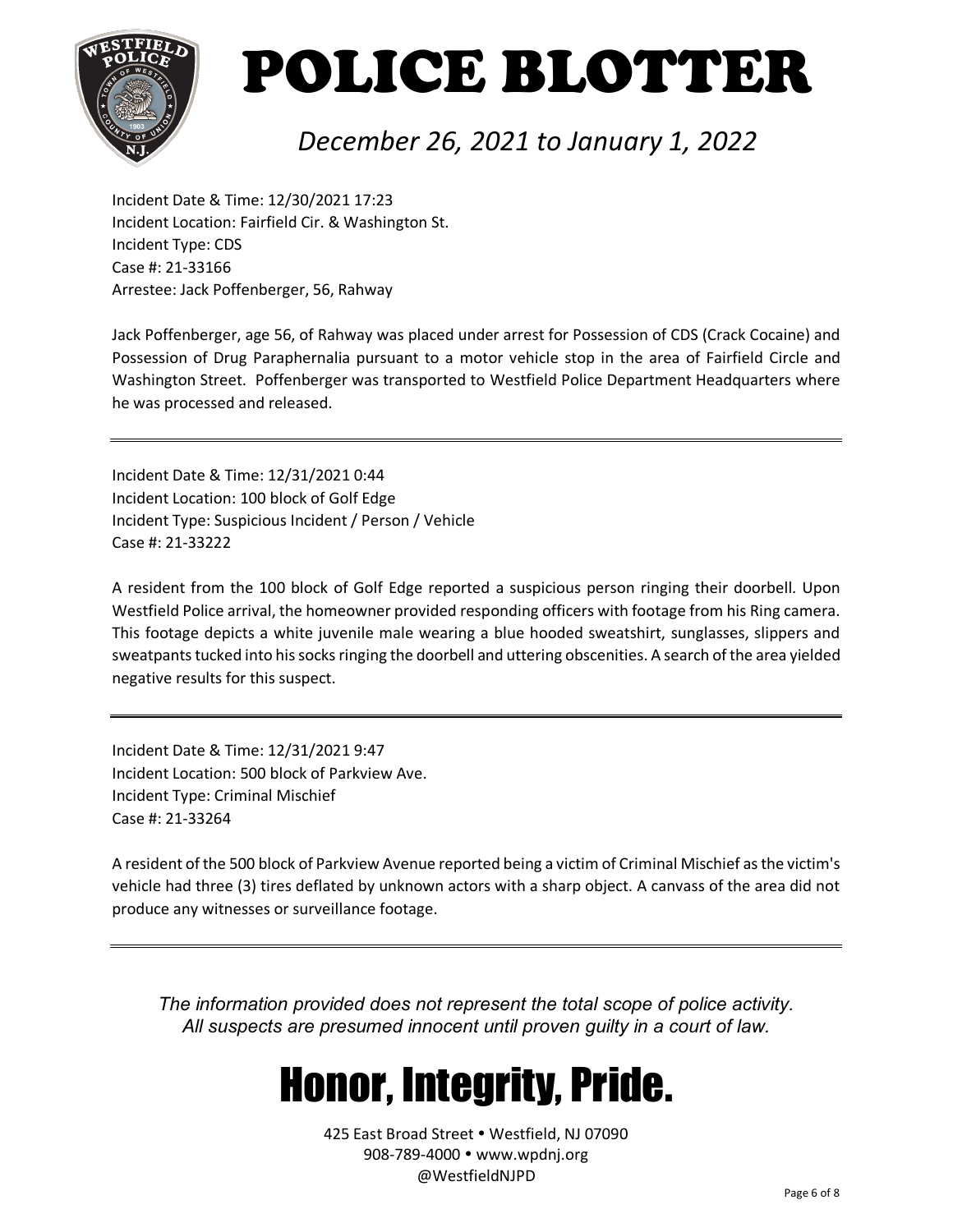

#### *December 26, 2021 to January 1, 2022*

Incident Date & Time: 12/31/2021 15:00 Incident Location: Wickom Drive Incident Type: Motor Vehicle - Burglary - Attempted Case #: 21-33294

A witness on Wickom Drive reported an attempted motor vehicle burglary by unknown actors. The suspects fled the area in a vehicle when observed by the witness. Another vehicle was found to have been burglarized nearby.

Incident Date & Time: 12/31/2021 15:01 Incident Location: 100 block of Tamaques Way Incident Type: Motor Vehicle - Burglary Case #: 21-33298

A resident of the 100 block of Tamaques Way reported being the victim of a motor vehicle burglary. An unknown actor exited a white-colored SUV with dark-colored tinted windows and dark-colored wheels and entered the victim's vehicle. The unknown actor was in the vehicle for a short period of time and fled the area after getting back into the suspect vehicle. No items were reported stolen from the victim vehicle. The unknown actor was described as a tall male wearing dark clothing with gloves on.

Incident Date & Time: 1/1/2022 16:01 Incident Location: Bennett Place Incident Type: Motor Vehicle - Burglary Case #: 22-00101 Arrestee: Juvenile, 17, Newark

On 1/1/2022 at approximately 1601 hours, a juvenile male from Newark was arrested for burglary to a motor vehicle which occurred on Bennett Place. Additionally, the juvenile had an outstanding warrant out of Essex County. He was later remanded to the Essex County Youth Detention Facility.

*The information provided does not represent the total scope of police activity. All suspects are presumed innocent until proven guilty in a court of law.*

### Honor, Integrity, Pride.